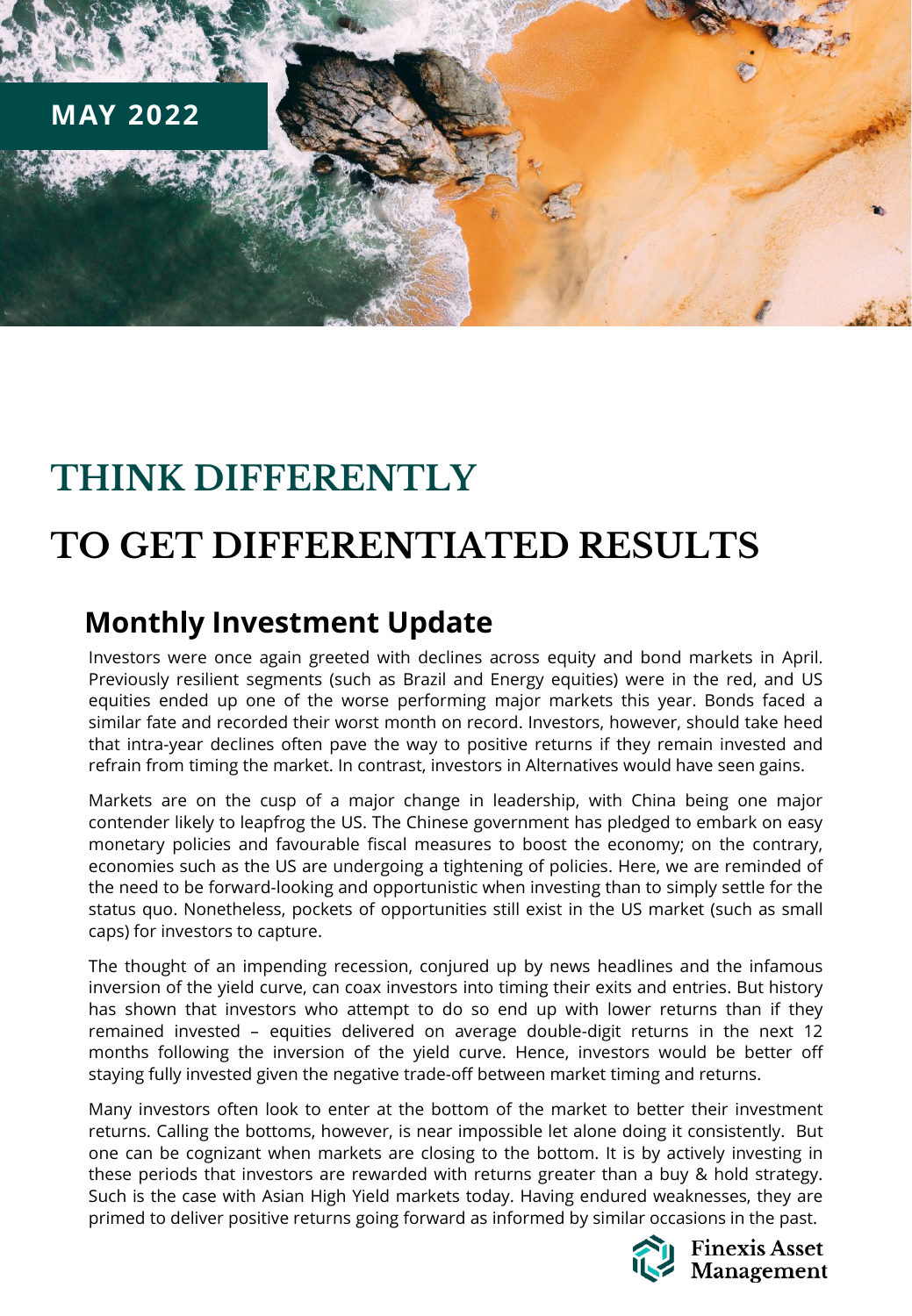

Investors literally had no place to hide in April. Even segments such as Brazil and energy equities that had held up in Q1 were in the red. US equities have gone from best regional market last year to worst this year. Such is the swing of the pendulum.

Bonds provided little refuge as the global benchmark for many bond investors, the Global Aggregate, saw its worst month on record, down 5.48%.

With these declines, some might ask: "Will it get worse?" "Will there be a recession?" These questions are not a surprise. After all, it is natural to ask when things seem to go against expectations. But in asking these questions, is one trying to find reasons to sell?

We recently explained how we separate the questions we have into *Known Knowns, Known Unknowns, and Unknown Unknowns*. This is so we have clarity on what to address in order to help investors get the returns they deserve.

#### **"Should I invest now?"**

To answer this, let's look at one of the *known knowns* in the chart: Markets have dropped every year with average intra-year declines of 14%. The grey bars show the yearly return for equities, which have delivered meaningful returns for buy & hold investors.

Imagine an investor who sold their investments during every decline. They would crystallize losses and certainly fare worse than a Buy & Hold investor.

Imagine an investor who added at each of the intra-year bottoms. The return would be astounding, alas consistently picking bottoms is an unattainable scenario. What is attainable for us is to add on declines without trying to pick the bottoms so that we fare better.

**"Will bonds continue to drop with equities?"** Those who understand equity and bonds dropping together are short term effects which are not reflective of long term outcomes will accept this *known unknown* and sit through it. When interest rates normalize at higher levels, bonds can resume their role in portfolios. But even if investors understand it logically, it is hard to accept emotionally.

Our logical response to this (which also helps address the emotional side): True Diversification through alternatives.

Alternatives gained 5.79% in April, reducing portfolio declines in periods when many portfolios comprised of only the two major asset classes have little place to hide. Today, True Diversification matters more than ever. *Source: Bloomberg. Alternatives: SG CTA Index*



The information contained herein: (1) is proprietary to Finexis Asset Management and/or its content providers; (2) may not<br>be copied or reproduced; and (3) is not warranted to be accurate, complete or timely. Neither Finex nor its content providers are responsible for any damages or losses arising from any use of this information. Past<br>performanceiis no guarantee of future results.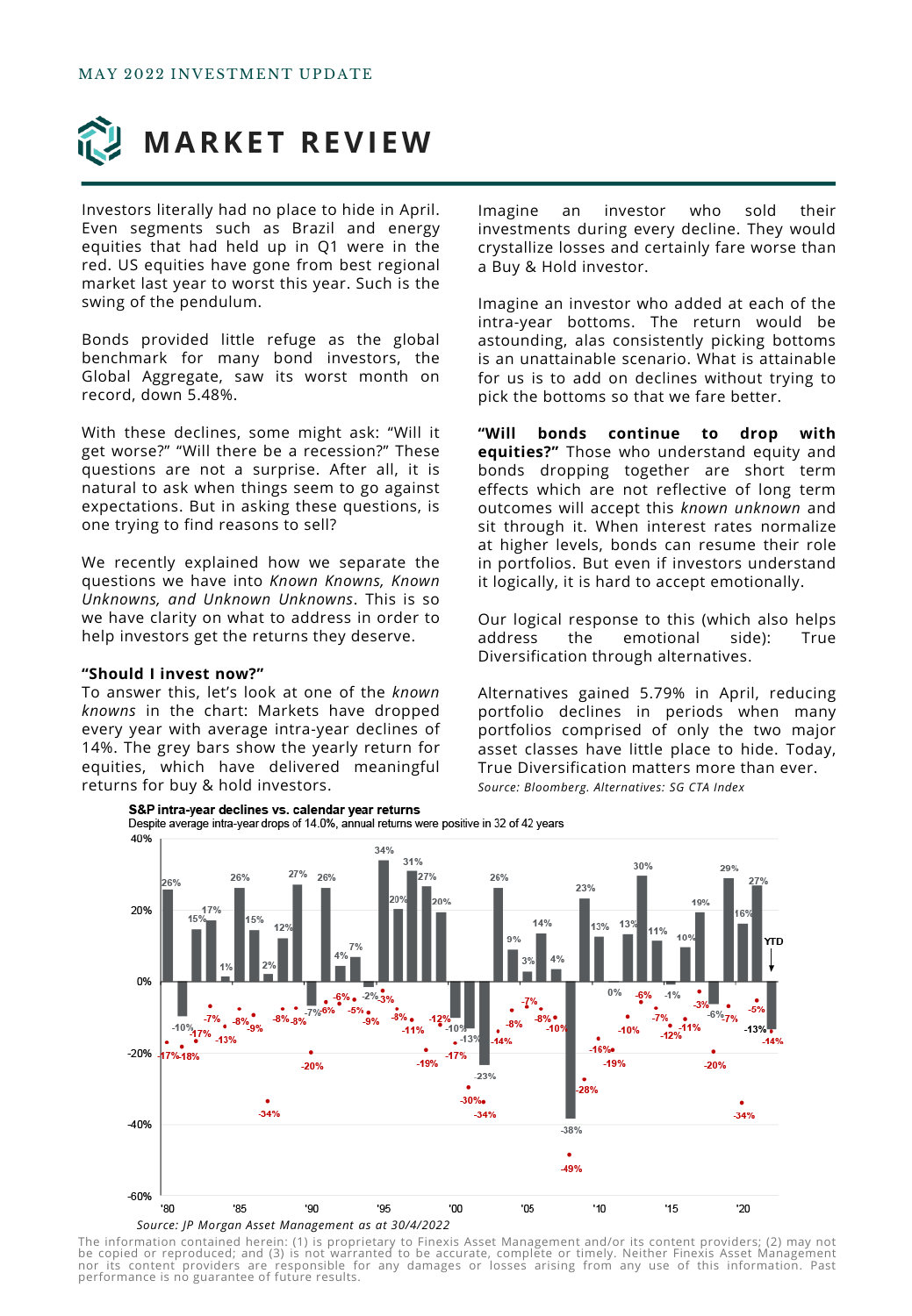

# **POSITIONING FOR ECONOMIC GROWTH**

Think of the market as different players in a game of leapfrog. When one player leaps in front, they enjoy leadership position for a while. In the case of human leapfrog, the leapfrogging takes place in a matter of seconds. When it comes to markets, the leadership cycle can span years.

**Markets are on the cusp of a major change in leadership.** Yesteryear's leaders are being leapfrogged and giving way to a crop of new leaders amid big shifts in macroeconomic factors: The US is embarking on its biggest tightening cycle after 15 years of QE. Then there is China easing policy, standing out amidst the major economies.

Why are we so interested in this leapfrogging process? "For those of us holding on to the leaders from the previous status quo, this transition will be painful. But if we're attentive and looking out for new market leadership, this could be a rewarding and exciting time.\*"

QT is not just affecting bond investors. Netflix reported earnings above expectations but still tanked 35% in a single day as its subscriber numbers dropped. Netflix is not alone; it joins "disruptive" new economy names such as Zoom, Peloton, Shopify whose stock prices have tanked since late last year, just as interest rates start rising.

This is no coincidence. When interest rates and cost of capital were low, high growth companies with poor profitability enjoyed lofty valuations. In an era of higher interest rates, investors are no longer so forgiving.

[\\*https://www.bloomberg.com/news/newsletters/2022-05-](https://www.bloomberg.com/news/newsletters/2022-05-03/the-next-bull-market-is-looking-for-a-new-leader) 03/the-next-bull-market-is-looking-for-a-new-leader?

#### **Who are the contenders for new leadership?**

China remains one of the only major economies with a favourable up-cycle ahead. Put it in another way; the pain is most likely behind rather than in front of investors. Developments over the past few weeks have reinforced this view:

- Additional monetary easing: the People's Bank of China (PBOC) recently pledged to step up 'support to the real economy, especially for industries and small businesses hit hard by the pandemic.'
- PBOC and financial institutions accelerating credit support to property developers.
- Fiscal measures to support infrastructure projects and SMEs.

These factors, coupled with their relatively attractive market valuations, lead us to be cautiously optimistic on our slight overweight to China 'A' equities, though we are watching out for additional clarity over China's Covid Zero policy before turning more favourable.

Within US equities, we continue to rely on historically reliable valuation cycles to guide our positioning. One of the more interesting opportunities within the US market is within Small-caps; which are currently trading around a historical discount to their large-cap peers as shown in the chart below. The last time that small-caps were this 'cheap' to large-caps was in 2000, which preceded a stretch of outperformance.



1999 2000 2001 2002 2003 2004 2005 2006 2007 2008 2009 2010 2011 2012 2013 2014 2015 2016 2017 2018 2019 2020 2021 2022 *Source: Bloomberg. Ratio of Price-to-Positive-Earnings for S&P 600 Index over S&P 500 from 31/12/1998 to 5/5/2022.*

The information contained herein: (1) is proprietary to Finexis Asset Management and/or its content providers; (2) may not<br>be copied or reproduced; and (3) is not warranted to be accurate, complete or timely. Neither Finex nor its content providers are responsible for any damages or losses arising from any use of this information. Past<br>performanceiis no guarantee of future results.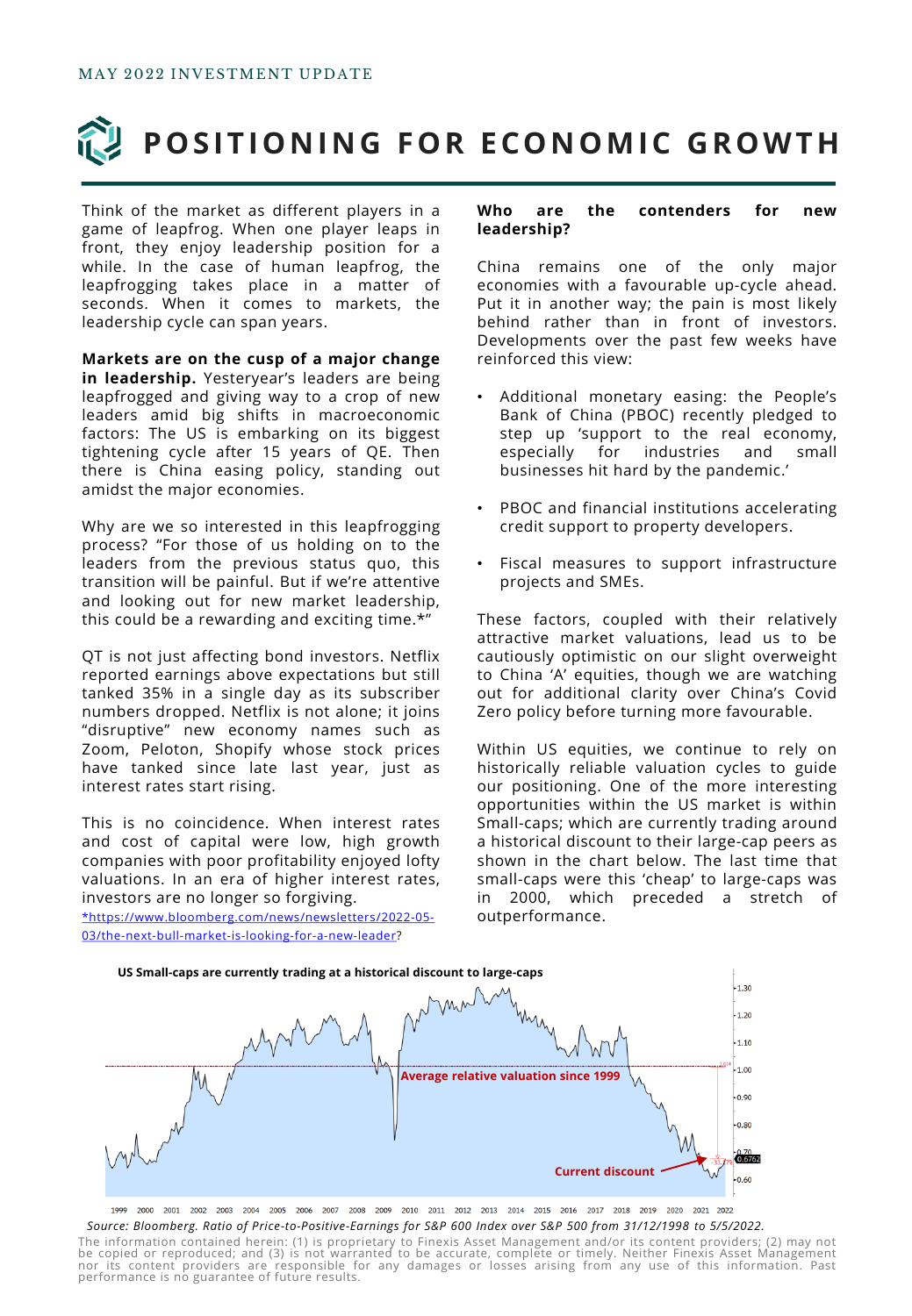

#### **"Beware misleading recession forecasts, but be prepared."**

The above headline was from a recent article on Forbes, which is good advice for investors figuring out how to approach the current environment. We have acted in a similar fashion; by not overreacting to news headlines which can often be fearmongering, but preparing accordingly based on facts and historical precedents.

Even if a recession is inevitable as some headlines seem to suggest, when it would happen is still very much up in the air (*known unknown* as we like to call it). Investors who stayed on the sidelines while waiting for an 'impending' recession have tended to lose out on subsequent market gains - we showed last month that equities posted double-digit gains 12 months after the yield curve inversion (an often cited recession indicator) on average. There is also the trickier question of *when* to get back into the market. Throughout history, investors who try to time a recession risk ending up with lower returns than if they had just stayed invested in the markets.

What's clear is that there is usually a trade-off between timing the market, and missing out on stronger returns over time. To further reinforce this point, we refer to a recent Bloomberg article about a fund that had 'barely lost anything in 2008' during the global financial crisis, and also had 'relatively small' losses during the Covid rout of 2020<sup>1</sup>.

### At 78, Investor Preps for 'Biggest Bear **Market in My Life'**

David Wright's fund saw only small losses in 2008, 2020 routs

It's mostly in cash and sold U.S. stocks, which are sinking

It turns out that the fund trims its positions (raising cash) in response to declines, and as of end of April 2022, more than half of its portfolio is in cash. We were naturally intrigued. Upon closer look, however, the 'trade-off' is evident in their long-term performance: an annualized return of 2.5%, compared to 9.8% for global equities over the past 10 years². **As investors, you need to ask if you are willing to sacrifice most of your returns to feel good during these temporary declines.**

The benefit of being active and flexible means that there are always opportunities for us to capture across the market cycle, which is why we prefer to stay fully invested. But we do not do so with both our eyes shut: we take care to structure our portfolios to consist of different favourable themes at any one time so that we achieve True Diversification. A theme that has been particularly suitable for today's *VUCA* environment is the Stability theme, which currently consists of Healthcare and Quality Value equities that have helped our portfolios over the past few weeks when markets were volatile.

¹https://www.bloomberg.com/news/articles/2022-05-04/78-year-oldinvestor-preps-for-biggest-bear-market-of-my-life?

²Source: Bloomberg. Fund performance from 30/4/2012 to 30/4/2022

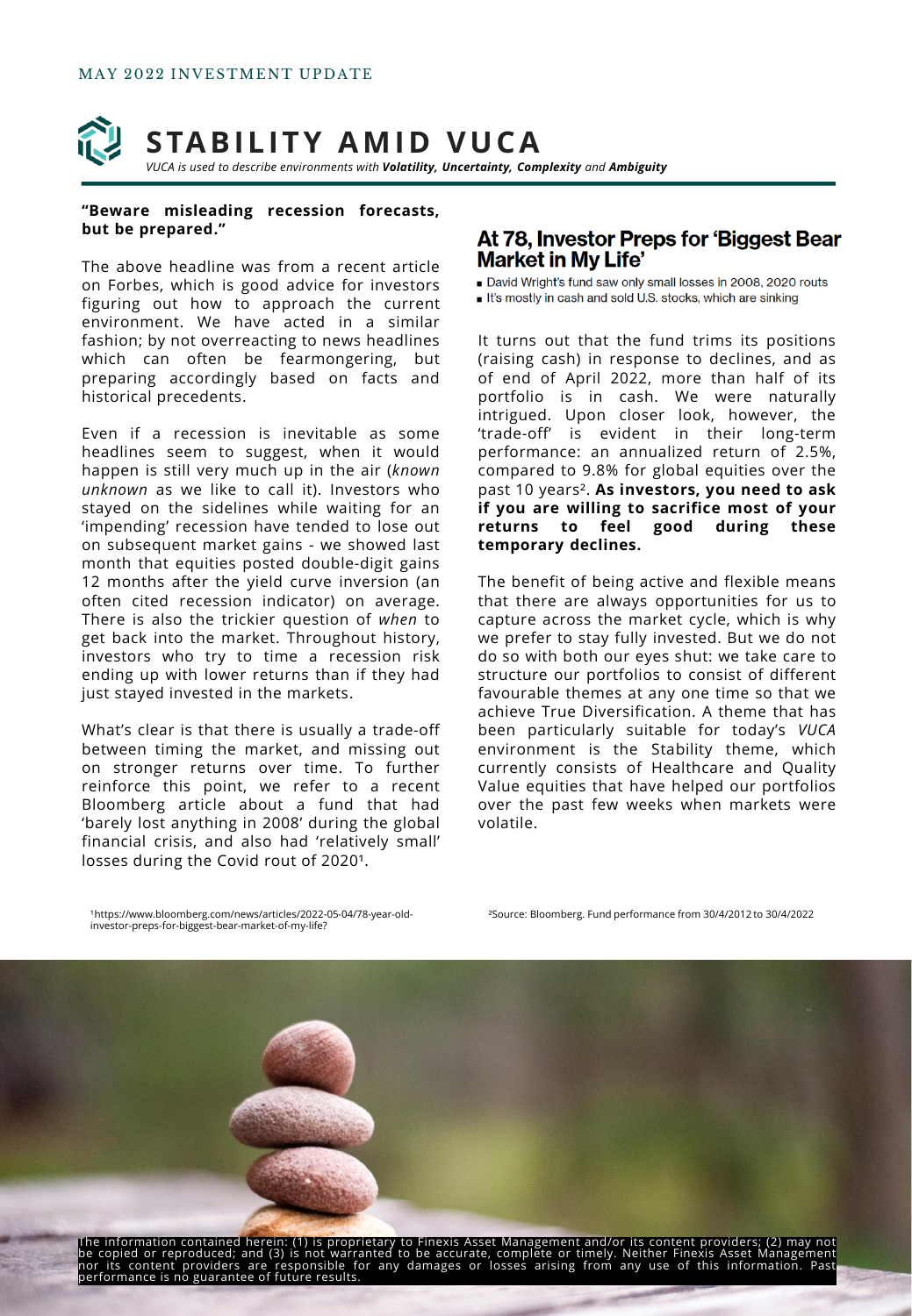

#### **"When will the market bottom so I can invest more?"**

This question is arguably on the minds of many investors. One can appreciate why such a question would be asked. Who wouldn't want to improve their investment outcome by being able to invest more at the bottom?

This is a hard question to answer as it contains both *known knowns* and *known unknowns*. We find it more effective to address the question in two parts.

#### **"When will the market bottom?"**

To us, this is a *known unknown*. We know bear markets are inevitable, but the bottom is unpredictable. If we look back in history, no one has been able to call the bottoms consistently.

Furthermore, even if one had the answer, they would struggle to act on it. Imagine you were going through the Global Financial Crisis in October 2008. All hell was breaking loose as stock markets were collapsing, and storied businesses such as GM, GE, AIG, Lehman were facing bankruptcy.

If a little bird were to tell you that Asian high yield markets would bottom on 29<sup>th</sup> Oct 2008, would you even have invested anything given all that was going on? The good news is you are spared the pain of making such a binary decision. Because the little bird does not exist.

Nevertheless, one can get meaningful return in such an environment if they know their *known knowns*.

#### **"When can I invest more?"**

This is a *known known* where informed and profitable decisions can be made after research is done.

For once, let's try to be rearview mirror investors. But instead of just looking at the past 1 to 3 years, let's look further back to 1997 as shown in the chart.

*Known known #1*: Asian high yield markets have gone through crises and bounced back each time.

The oval zones indicate periods before and after each market bottom, with a wide margin. There are two possibilities for anyone investing in the zone: 1. they invested before the bottom and encountered further declines before rebounding; 2. they invested after the bottom and missed the initial rebound.

*Known known #2*: Anyone investing in the zones will meaningfully outperform buy & hold investors over the next three years.

*Known known #3*: Today Asian high yield markets are presenting an opportunity not seen since the Global Financial Crisis.

What we do know is when markets are closer to the bottom. Rather than trying to pick the bottom and miss the opportunity, we are comfortable knowing that any additional investment made will do better compared to buy & hold investors. When it comes to investing, accuracy trumps precision (see blue and green Xs shown on the chart below)



*Source: Bloomberg, ICE BofA Asian Dollar High Yield Corporate Constrained Index from 31/12/1996 to 30/4/2022.*

The information contained herein: (1) is proprietary to Finexis Asset Management and/or its content providers; (2) may not<br>be copied or reproduced; and (3) is not warranted to be accurate, complete or timely. Neither Finex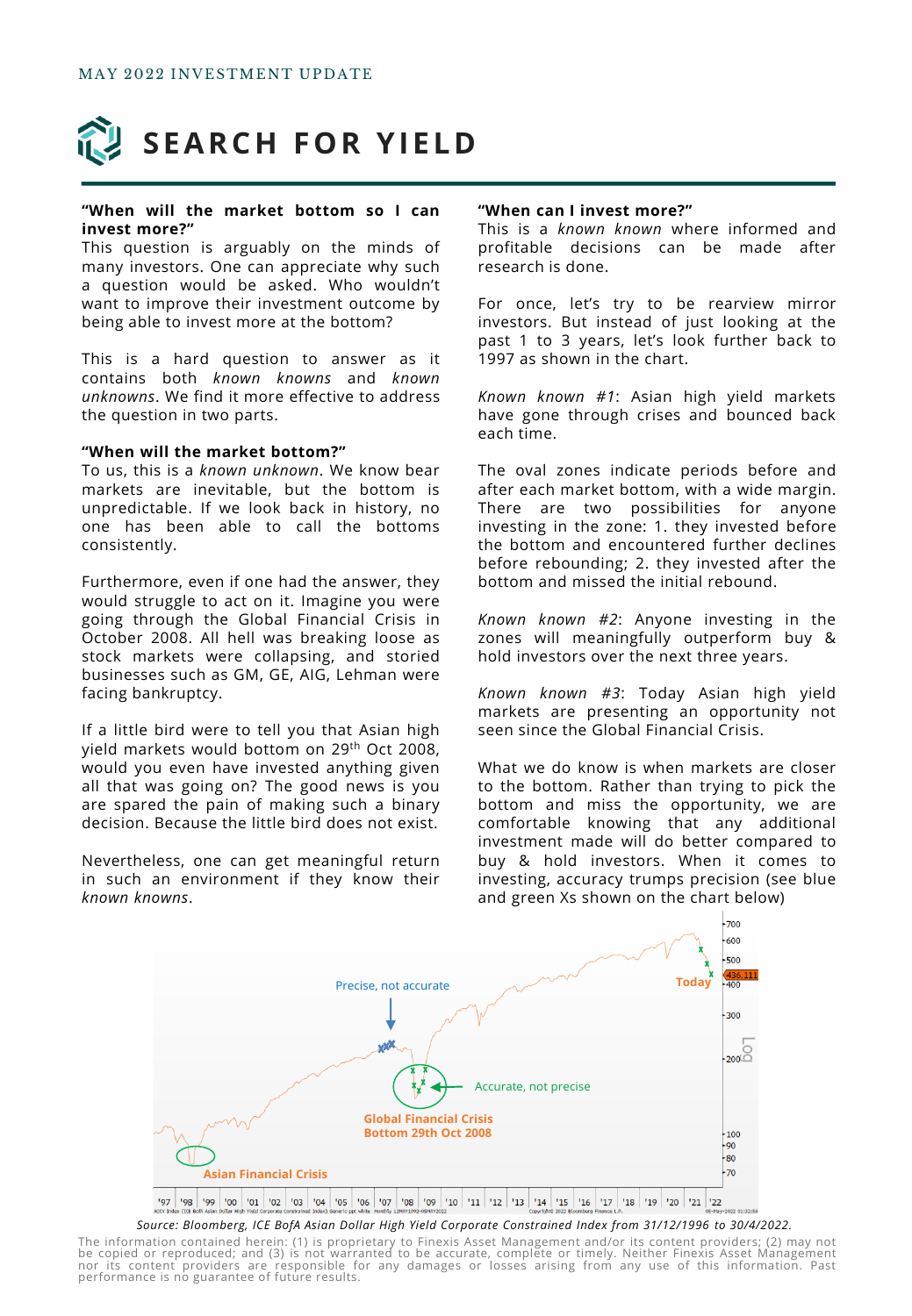### 创 **HOW ARE WE POSITIONED?**

| <b>Positioning for Economic</b><br>Growth | <b>Stability Amid VUCA</b> | <b>Search for Yield</b>                                |
|-------------------------------------------|----------------------------|--------------------------------------------------------|
| China 'A' Equities                        | <b>Healthcare Equities</b> | Asian High-Yield Bonds                                 |
| <b>Emerging Markets Equities</b>          | <b>Quality Value</b>       | <b>Emerging Markets Short</b><br><b>Duration Bonds</b> |
| US Small-Cap Equities                     |                            |                                                        |
|                                           |                            |                                                        |

Europe Equities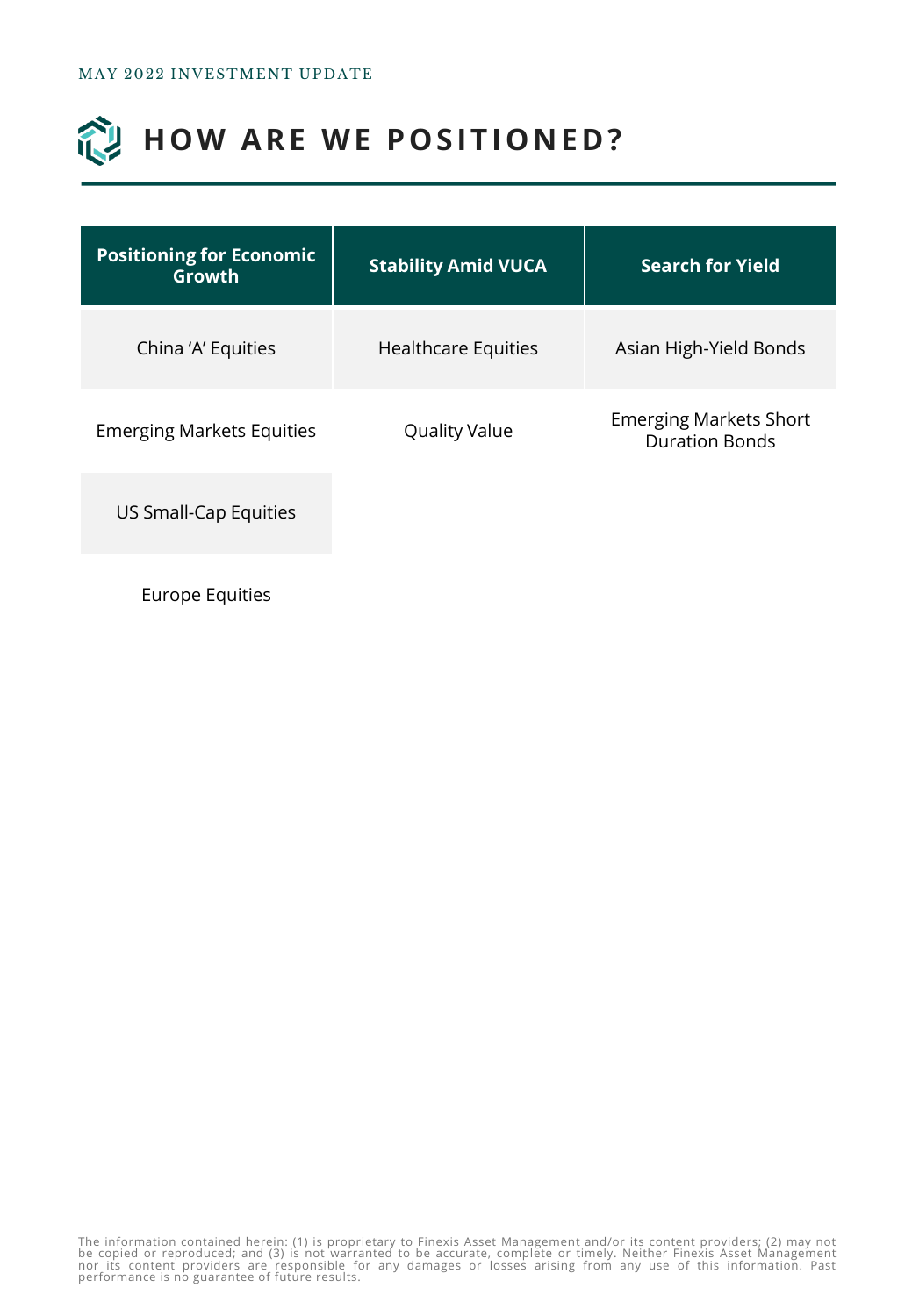### MAY 2022 INVESTMENT UPDATE



The information contained herein: (1) is proprietary to Finexis Asset Management and/or its content providers; (2) may not<br>be copied or reproduced; and (3) is not warranted to be accurate, complete or timely. Neither Finex nor its content providers are responsible for any damages or losses arising from any use of this information. Past<br>performanceiis no guarantee of future results.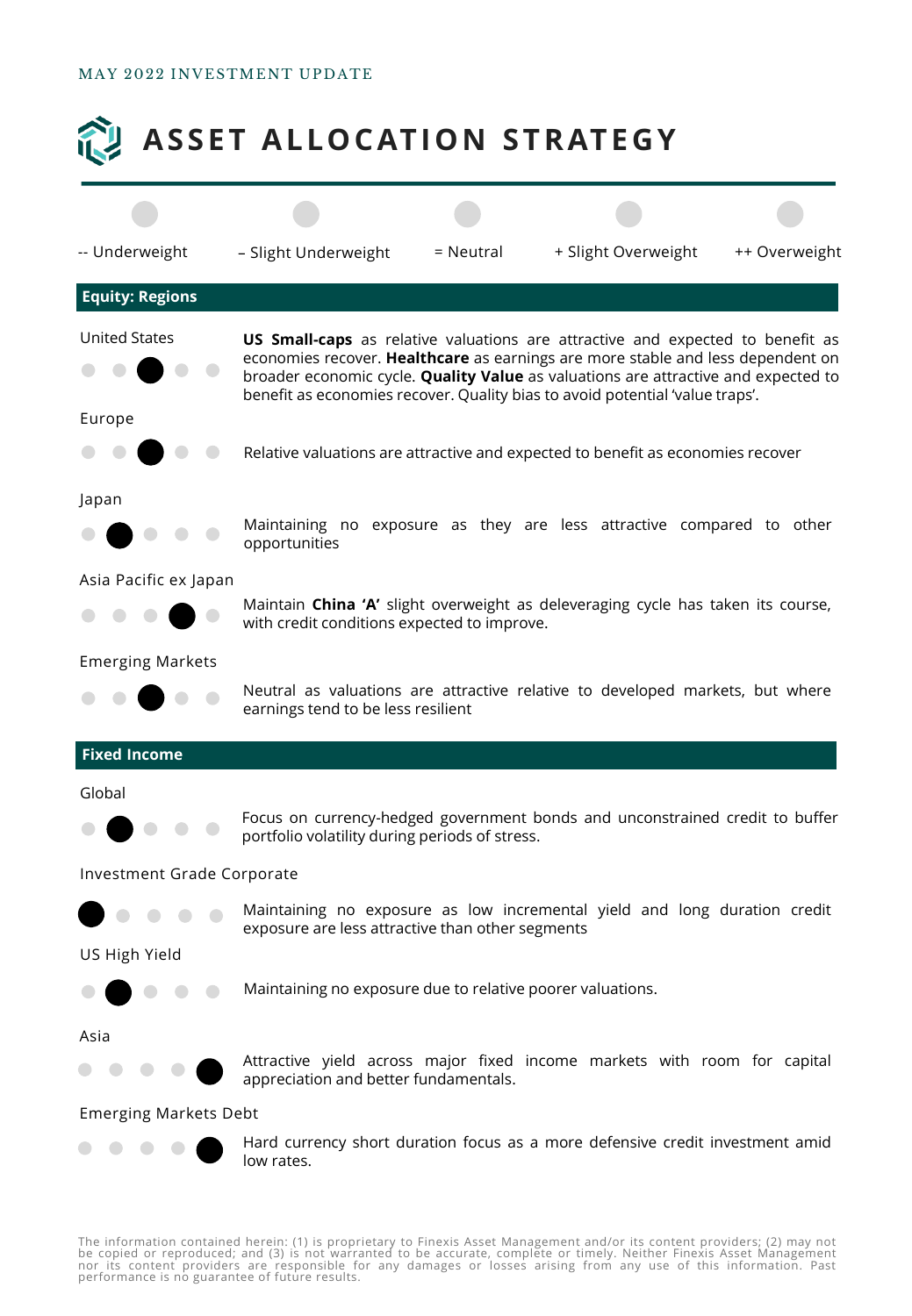

# **MARKET INDEX RETURNS**

| <b>Equity Regional</b>  | <b>MTD</b> | <b>YTD</b>      | <b>10Y</b> | <b>20Y</b> |
|-------------------------|------------|-----------------|------------|------------|
| Global                  |            | $-7.97 - 12.81$ | 9.81       | 7.96       |
| <b>United States</b>    |            | $-8.72 - 12.92$ | 13.66      | 9.09       |
| Europe                  | $-0.57$    | $-6.41$         | 9.37       | 5.73       |
| Japan                   | $-2.40$    | $-3.60$         | 11.37      | 4.79       |
| Asia Pacific ex Japan   | $-5.30$    | $-10.68$        | 5.20       | 8.64       |
| <b>Emerging Markets</b> |            | $-5.55 - 12.13$ | 3.26       | 8.61       |

| <b>Fixed Income</b>     | <b>MTD</b> | <b>YTD</b>      | <b>10Y</b> | <b>20Y</b> |
|-------------------------|------------|-----------------|------------|------------|
| Global Aggregate        |            | $-5.48 - 11.30$ | 0.35       | 3.70       |
| Global Aggregate (H)    | $-2.69$    | $-7.53$         | 2.49       | 3.78       |
| High Yield              | $-3.91$    | $-8.54$         | 4.71       | 7.04       |
| Asia                    | $-2.32$    | $-8.46$         | 3.39       | 5.59       |
| <b>Emerging Markets</b> |            | $-4.33 - 13.15$ | 2.96       | 6.95       |

*Note: (H) Currency Hedged*

| <b>Equity Markets</b> | <b>MTD</b> | <b>YTD</b>      | <b>10Y</b> | 20Y   |
|-----------------------|------------|-----------------|------------|-------|
| Australia             | $-0.85$    | 1.90            | 11.43      | 10.03 |
| <b>Brazil</b>         | $-10.10$   | 2.91            | 5.73       | 11.12 |
| China "A"             |            | $-4.82 - 18.64$ | 6.60       | 7.28  |
| China "H"             |            | $-3.02 - 11.37$ | $-0.40$    | 10.09 |
| Hong Kong             | $-4.12$    | $-9.54$         | 3.55       | 6.64  |
| India                 | $-2.53$    | $-1.84$         | 14.22      | 16.99 |
| Indonesia             | 2.41       | 10.96           | 8.02       | 16.92 |
| Korea                 | $-2.27$    | $-9.36$         | 4.94       | 7.96  |
| Malaysia              | 0.96       | 3.80            | 3.60       | 7.38  |
| Russia                |            | $-9.56 - 35.10$ | 10.92      | 14.36 |
| Singapore             | $-0.82$    | 8.67            | 4.79       | 5.90  |
| Taiwan                | $-6.17$    | $-8.69$         | 12.16      | 8.89  |
| Thailand              | $-1.22$    | 1.93            | 6.38       | 11.74 |

| <b>Currencies</b> |  | MTD   YTD   10Y   20Y           |      |
|-------------------|--|---------------------------------|------|
| USD/SGD           |  | 2.13 2.55 1.12 -1.35            |      |
| EUR/SGD           |  | $-2.70$ $-4.93$ $-1.15$ $-0.57$ |      |
| <b>IPY/SGD</b>    |  | 6.57 12.70 4.97                 | 0.04 |

| Commodities | MTD   YTD   10Y   20Y |                   |      |
|-------------|-----------------------|-------------------|------|
| Gold        |                       | $-2.09$ 3.70 1.31 | 9.51 |
| Energy      |                       | 4.40 39.20 -0.02  | 6.95 |

*As of 30 Apr 2022. Source: Bloomberg. Total return in index local currency terms. 10 and 20 year returns are annualized.*

### **"In the short run, the market is a voting machine but in the long run, it is a weighing machine."**

**Benjamin Graham**

| <b>Equity Sectors</b> |         |          | MTD   YTD   10Y   20Y     |      |
|-----------------------|---------|----------|---------------------------|------|
| Gold                  | $-8.18$ |          | $10.17 - 1.55$            | 2.61 |
| Energy                |         |          | $-1.54$ 36.85 4.11 7.80   |      |
| Technology            |         |          | -11.85 -20.76 17.79 11.27 |      |
| Healthcare            | $-4.61$ | -7.66    | 13.28                     | 9.00 |
| Financials            | $-9.87$ | $-11.21$ | 12.91                     | 4.65 |